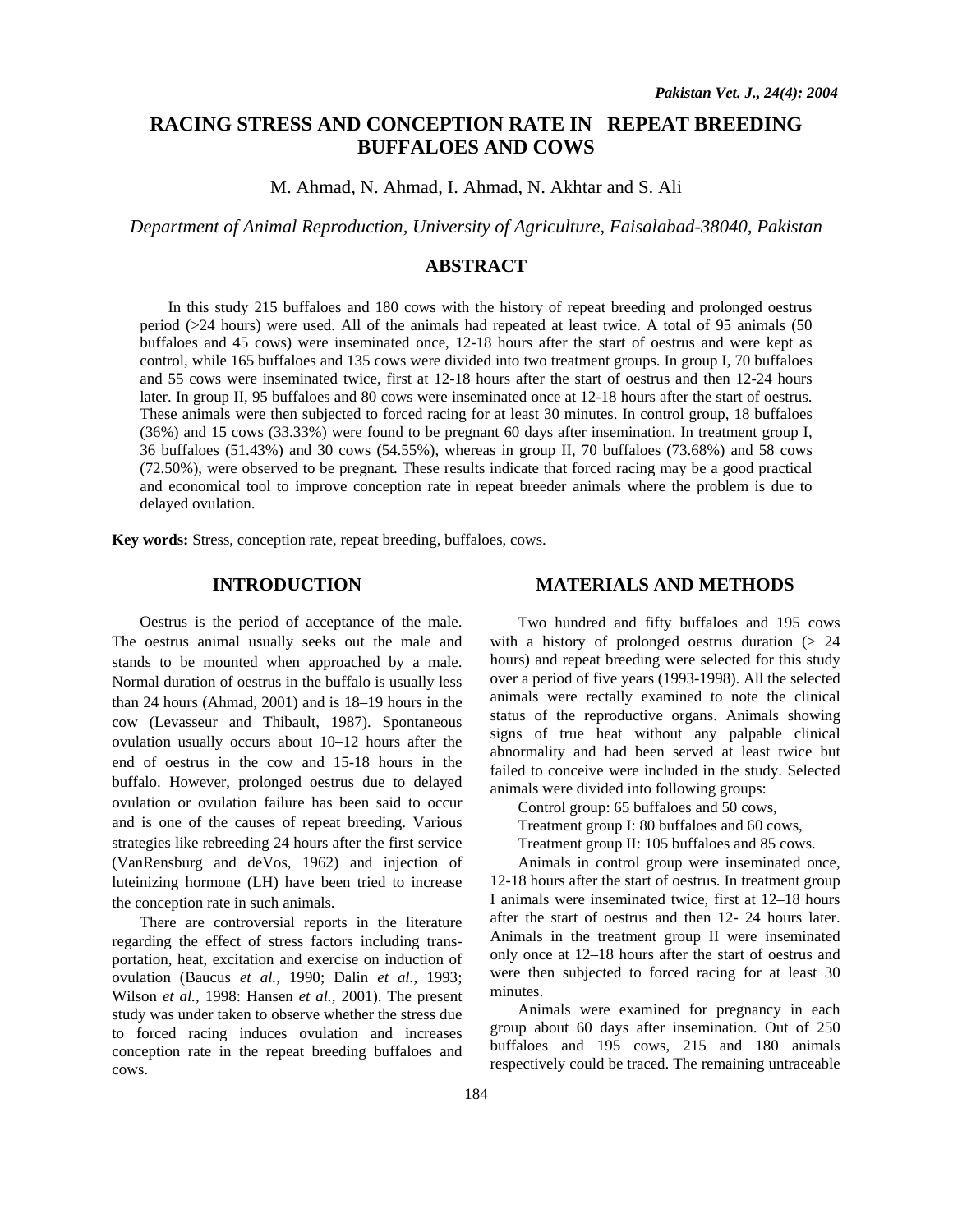### **RESULTS AND DISCUSSION**

The conception rates in three groups are given in the Table 1. These results indicate significant differences in conception rates among animals of the three groups. The poorest results were recorded in the control group for both species, while the best results were noted in the animals of treatment group II subjected to forced racing.

Low pregnancy rate observed in the control group might have been due to delayed ovulation which took place at the time when the sperms were aged and this resulted either in fertilization failure or early embryonic death. Jainudeen and Hafez (1987) have reported that aging of spermatozoa in the female tract is accompanied by a gradual decrease in their fertilizing capacity, resulting in fertilization failure or embryonic death.

In the treatment group I, where insemination was done twice, 36 out of 70 buffaloes (51.43%) and 30 out of 55 cows (54.55%) conceived. A significant  $(P<0.05)$ increase of 15.43 and 21.22% in conception rate of buffaloes and cows, respectively, was found in the treatment group I than the control. This clearly indicates that the double insemination during the same oestrus significantly increases the conception rate. These results are supported by those of Verma and Mohan (1982), who reported that double insemination at 24 hours interval increased the conception rate from 47.61 to 63.63%. The results of the present study are also favoured by the findings of VanRensburg and deVos (1962), who recommended that if ovulation had not occurred by 24 hours after service, the cow should be reinseminated. In this way fresh viable sperm cells would be available at the time of ovulation.

In treatment group II, 73.68 and 72.50% conception rates were observed in buffaloes and cows respectively, which were significantly higher than the control and the treatment group I ( $P<0.05$ ). Higher pregnancy rates observed in the treatment group II support the idea that stress due to forced racing can induce ovulation. Mental or physical stress can excite the sympathetic nervous system to provide extra activation of the body (sympathetic alarm reaction) due to release of norepinephrine (Guyton and Hall, 1996). Since LH-RH release is under the control of catecholaminergic neurotransmitters, norepinephrine acts as a stimulatory agent for the release of LH-RH, whereas Dopamine inhibits LH-RH secretion (Hafez, 1987).

It may be concluded from the present study that to improve the pregnancy rate in delayed ovulators, racing stress could be employed to induce ovulation which is economical as well as harmless. It is suggested that for better understanding of the mechanism(s) involved, monitoring of ovaries through ultrasound together with hormonal profile especially LH, should be investigated after induction of racing stress.

#### **REFERENCES**

- Ahmad, N., 2001. Reproduction in the Buffalo. In: Arthur's Veterinary Reproduction and Obstetrics. Noakes, D.E., T.J. Parkinson and G.C.W. England (ed), 8th Ed., W.B. Saunders Company, London, UK. pp: 790.
- Baucus, K.L., E.L. Squires, S.L. Ralston, A.L. McKinnon and T.M. Nett, 1990. Effect of transportation on the oestrus cycle and concentration of hormones in mares. J. Anim. Sci., 68(2): 419-426.
- Dalin, A.M., U. Magnusson, J. Haggendal and L. Nyberg, 1993. The effect of transport stress on plasma levels of catecholamines, cortisol, corticosteroid-binding globulin, blood cell count and lymphocyte proliferation in pigs. Acta Vet. Scand., 34(1): 59-68.
- Guyton, A.C. and J.E. Hall, 1996. Text book of Medical Physiology, 9th Ed., W.B. Saunders Company, London; UK, pp: 779.
- Hafez, E.S.E., 1987. Reproduction in Farm Animals. 5th Ed. Lea and Febiger, Philadelphia, USA, pp: 160.

**Table 1: Conception rates in buffaloes and cows of the three groups** 

| <b>Groups</b>            | No. of buffaloes |                          | No. of cows                     |                          |  |
|--------------------------|------------------|--------------------------|---------------------------------|--------------------------|--|
|                          | Tested           | <b>Pregnant</b>          | Tested                          | Pregnant                 |  |
| Control                  | 50               | 18 (36.00%) <sup>a</sup> | 45                              | 15 $(33.33%)^a$          |  |
| <b>Treatment Group I</b> | 70               | $36(51.43%)^b$           | 55                              | 30 $(54.55\%)^b$         |  |
| Treatment Group II       | 95               | 70 (73.68%) <sup>c</sup> | 80                              | 58 (72.50%) <sup>c</sup> |  |
| $\cdots$<br>.            |                  |                          | .<br>$\cdots$ $\cdots$ $\cdots$ |                          |  |

Values with different superscripts in a column differ significantly (P<0.05).